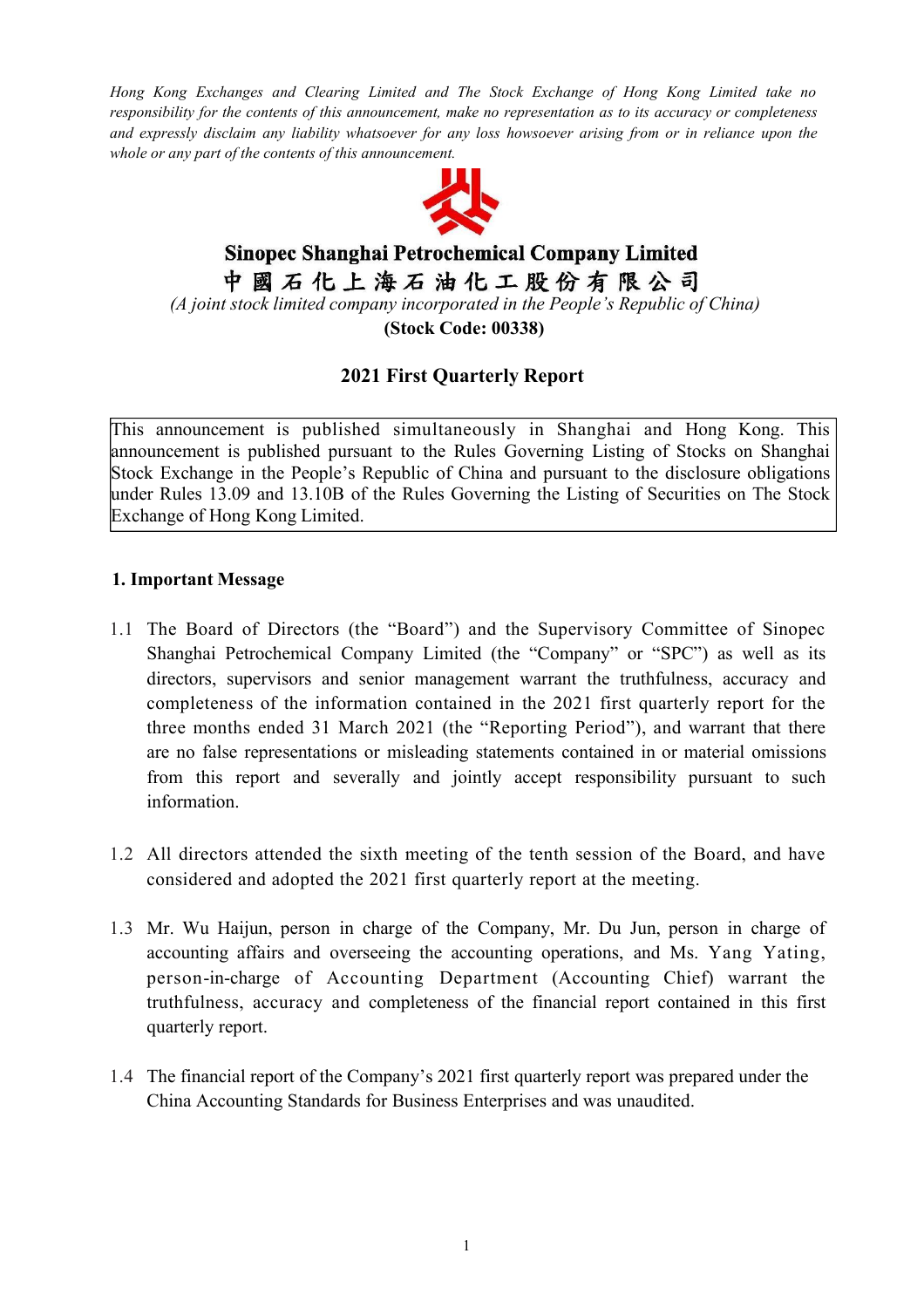#### **2. Basic Information**

# **2.1 Major Accounting Data**

|                                       | As at the end of                        | As at the end of                  | Increase/decrease at                              |
|---------------------------------------|-----------------------------------------|-----------------------------------|---------------------------------------------------|
|                                       | the Reporting<br><b>Period</b>          | the previous                      | the end of the                                    |
|                                       |                                         | year                              | <b>Reporting Period as</b><br>compared to the end |
|                                       |                                         |                                   | of the previous year                              |
|                                       |                                         |                                   | (%)                                               |
| Total assets                          | 43,426,055                              | 44,749,173                        | $-2.96%$                                          |
| Total equity attributable to          | 30,413,467                              | 29,218,033                        | 4.09%                                             |
| equity shareholders of the            |                                         |                                   |                                                   |
| Company                               |                                         |                                   |                                                   |
|                                       | From the                                | From the                          | Increase/decrease                                 |
|                                       | beginning of the                        | beginning of the                  | as compared to the                                |
|                                       | year to the end of                      | year to the end of                | corresponding                                     |
|                                       | the Reporting<br><b>Period (January</b> | the Reporting<br>Period last year | period of the<br>previous year $(\% )$            |
|                                       | to March)                               | (January to                       | (January to March)                                |
|                                       |                                         | March)                            |                                                   |
| Net cash flows used in                | $-322,532$                              | $-3,880,619$                      | 91.69%                                            |
| operating activities                  |                                         |                                   |                                                   |
|                                       | From the                                | From the                          | Increase/decrease as                              |
|                                       | beginning of the                        | beginning of the                  | compared to the                                   |
|                                       | year to the end of                      | year to the end of                | corresponding period                              |
|                                       | the Reporting                           | the Reporting                     | of the previous year                              |
|                                       | <b>Period (January</b>                  | Period last year                  | $(\%)$ January to                                 |
|                                       | to March)                               | (January to                       | March)                                            |
|                                       |                                         | March)                            |                                                   |
| Revenue                               | 20,379,079                              | 17,926,384                        | 13.68%                                            |
| Net profit attributable to            | 1,173,484                               | $-1,202,367$                      | 197.60%                                           |
| equity shareholders of the            |                                         |                                   |                                                   |
| Company<br>Net profit attributable to |                                         |                                   |                                                   |
| equity shareholders of the            | 1,158,473                               | $-1,218,292$                      | 195.09%                                           |
| Company excluding non-                |                                         |                                   |                                                   |
| recurring items                       |                                         |                                   |                                                   |
| Return on net assets                  | 3.937                                   | $-4.292$                          | Increased by                                      |
| (weighted average) $(\% )$            |                                         |                                   | 191.73 percentage                                 |
|                                       |                                         |                                   | points                                            |
| Basic earnings per share              | 0.108                                   | $-0.111$                          | 197.30%                                           |
| (RMB/share)                           |                                         |                                   |                                                   |
| Diluted earnings per share            | 0.108                                   | $-0.111$                          | 197.30%                                           |
| (RMB/share)                           |                                         |                                   |                                                   |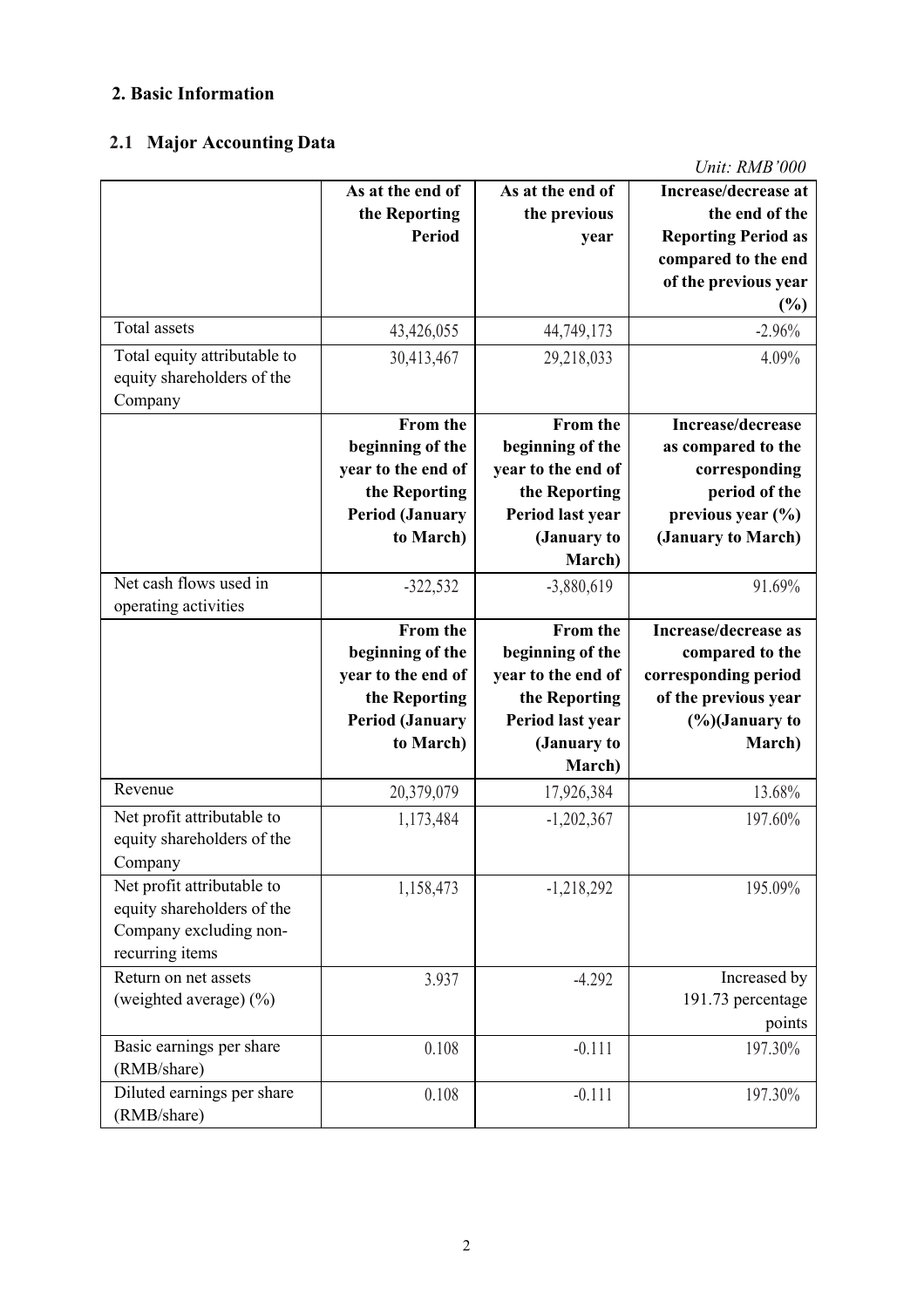# **Excluded non-recurring items and amount:**

| <b>Item</b>                                                          | <b>Amount for the Reporting</b>  |
|----------------------------------------------------------------------|----------------------------------|
|                                                                      | <b>Period (January to March)</b> |
| Government grants recognized through profit and loss except          | 8,384                            |
| for government grants under the State's unified standards on         |                                  |
| quota and amount entitlements and closely related to corporate       |                                  |
| business                                                             |                                  |
| In addition to the effective hedging business related to the         | 22,501                           |
| company's normal business operations, the fair value gains and       |                                  |
| losses arising from the holding of transactional financial assets,   |                                  |
| derivative financial assets, transactional financial liabilities and |                                  |
| derivative financial liabilities, as well as the investment gains    |                                  |
| from the disposal of transactional financial assets, derivative      |                                  |
| financial assets, transactional financial liabilities, derivative    |                                  |
| financial liabilities and other creditor's rights investments.       |                                  |
| Other profit and loss items that meet the definition of non-         | $-10,870$                        |
| recurring items                                                      |                                  |
| Effect on minority interests (after tax)                             |                                  |
| Tax effect for the items above                                       | $-5,004$                         |
| Total                                                                | 15,011                           |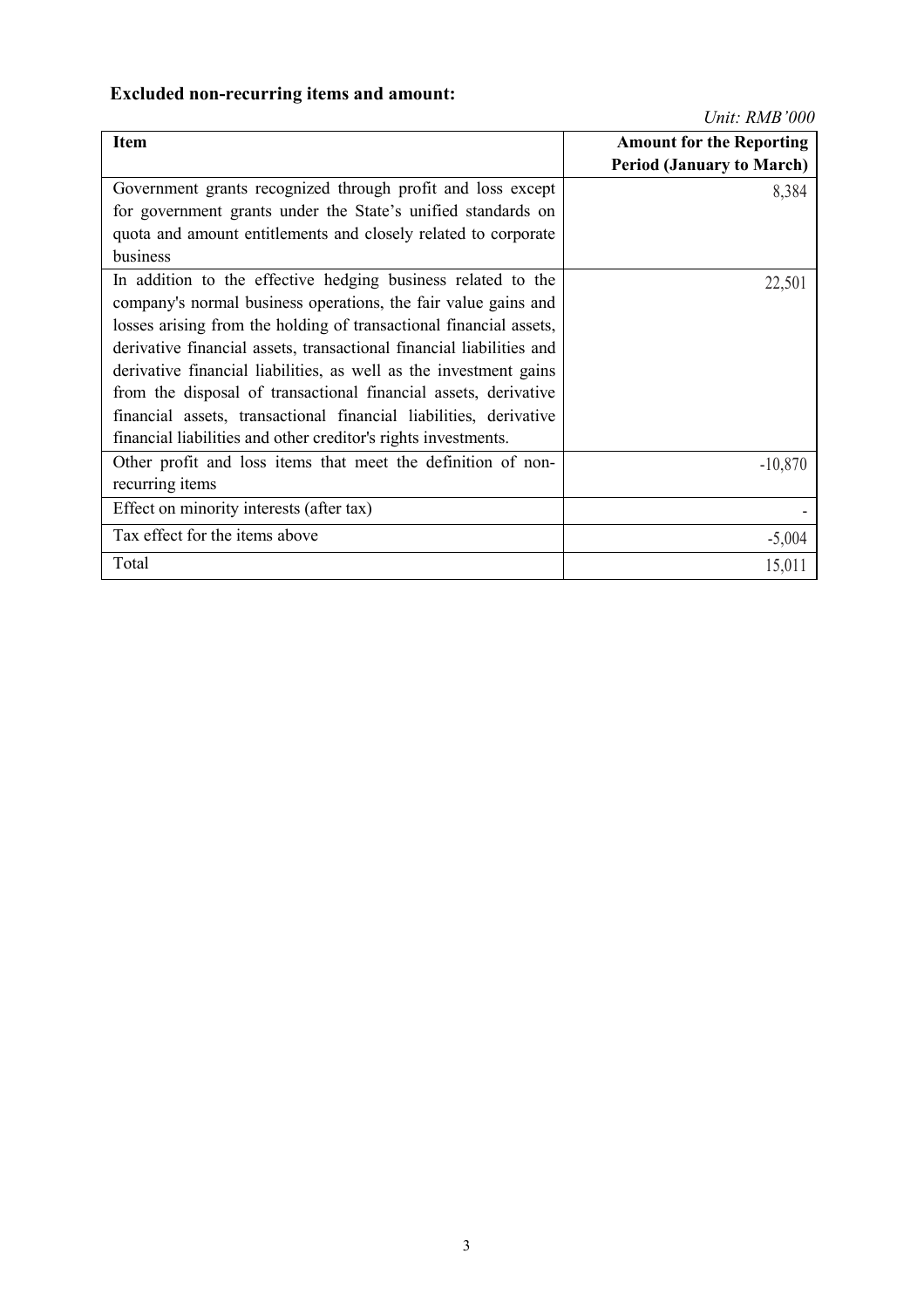**2.2 Total Number of Shareholders as at the End of the Reporting Period, Top Ten Shareholders and Shareholdings of the Top Ten Shareholders of Shares in Circulation (or Unrestricted Shares)**

*Unit: Share*

| <b>Total number of shareholders</b>                                                                                           |                                               |                                                |                                     |  |                                              |          | 96,508                             |
|-------------------------------------------------------------------------------------------------------------------------------|-----------------------------------------------|------------------------------------------------|-------------------------------------|--|----------------------------------------------|----------|------------------------------------|
|                                                                                                                               |                                               | Shareholdings of the top ten shareholders      |                                     |  |                                              |          |                                    |
| Name of shareholder<br>(in full)                                                                                              | Number of<br>shares held at<br>the end of the | Percentage of<br>total<br>shareholding $(\% )$ | Number of<br>shares with<br>selling |  | <b>Number of shares</b><br>pledged or frozen |          | <b>Type of</b><br>shareholder      |
|                                                                                                                               | <b>Reporting</b><br><b>Period</b>             |                                                | restrictions                        |  | <b>Situation</b><br>of the<br>shares         | Number   |                                    |
| China Petroleum &<br>Chemical Corporation                                                                                     | 5,460,000,000                                 | 50.44                                          | $\theta$                            |  | None                                         | $\theta$ | State-<br>owned<br>legal<br>person |
| HKSCC (Nominees)<br>Limited                                                                                                   | 3,454,734,030                                 | 31.92                                          | $\theta$                            |  | Unknown                                      | $\theta$ | Overseas<br>legal<br>person        |
| <b>HKSCC</b> Limited                                                                                                          | 79,431,986                                    | 0.73                                           | $\theta$                            |  | None                                         | $\theta$ | Domestic<br>natural<br>person      |
| Wu Wenbin                                                                                                                     | 78,310,225                                    | 0.72                                           | $\overline{0}$                      |  | None                                         | $\theta$ | Others                             |
| Central Huijin<br>Investment Ltd.                                                                                             | 67,655,800                                    | 0.63                                           | $\overline{0}$                      |  | None                                         | $\theta$ | Others                             |
| China Merchants Bank<br>Co., Ltd. - SSE 50<br>Trading Open Index<br>Securities Investment<br>Fund                             | 54,047,497                                    | 0.50                                           |                                     |  |                                              |          |                                    |
| China Securities<br>Finance Corporation<br>Limited                                                                            | 46,520,885                                    | 0.43                                           | $\theta$                            |  | None                                         | $\theta$ | Others                             |
| GF Fund-Agricultural<br>Bank - GF CITIC<br>Financial Asset<br>Management Plan                                                 | 45,222,300                                    | 0.42                                           | $\theta$                            |  | None                                         | $\theta$ | Others                             |
| Dacheng Fund-<br>Agricultural Bank -<br>Dacheng CSI<br><b>Financial Assets</b><br>Management Program                          | 43,531,469                                    | 0.40                                           | $\theta$                            |  | None                                         | $\theta$ | Others                             |
| China AMC-<br>Agricultural Bank of<br>China - China AMC<br>China Securities and<br><b>Financial Assets</b><br>Management Plan | 43,083,750                                    | 0.40                                           | $\overline{0}$                      |  | None                                         | $\theta$ | Others                             |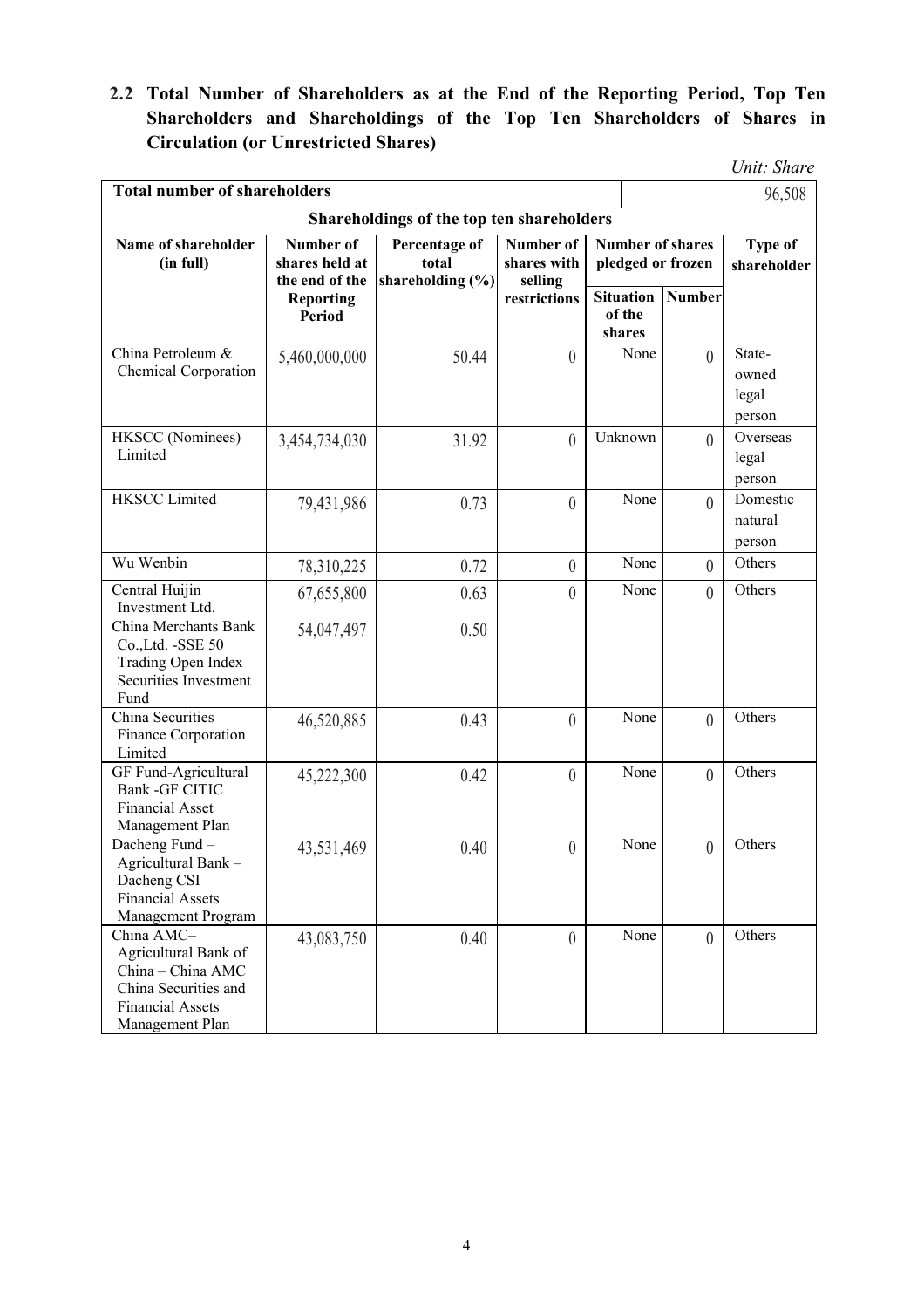| Name of shareholder                                                                                                       | <b>Number of Liquidity Shares Holding</b>                                                                                                                                                                                                                                                                                                                                                                                                                                                                                                                                                                                                                                                                                                                             |                                     | Type and quantity of shares |  |  |  |
|---------------------------------------------------------------------------------------------------------------------------|-----------------------------------------------------------------------------------------------------------------------------------------------------------------------------------------------------------------------------------------------------------------------------------------------------------------------------------------------------------------------------------------------------------------------------------------------------------------------------------------------------------------------------------------------------------------------------------------------------------------------------------------------------------------------------------------------------------------------------------------------------------------------|-------------------------------------|-----------------------------|--|--|--|
|                                                                                                                           | <b>Unlimited Conditions of Sale</b>                                                                                                                                                                                                                                                                                                                                                                                                                                                                                                                                                                                                                                                                                                                                   |                                     |                             |  |  |  |
|                                                                                                                           |                                                                                                                                                                                                                                                                                                                                                                                                                                                                                                                                                                                                                                                                                                                                                                       | <b>Type</b>                         | Quantity                    |  |  |  |
| China Petroleum &<br>Chemical Corporation                                                                                 | 5,460,000,000                                                                                                                                                                                                                                                                                                                                                                                                                                                                                                                                                                                                                                                                                                                                                         | RMB common<br>stocks                | 5,460,000,000               |  |  |  |
| HKSCC (Nominees)<br>Limited                                                                                               | 3,454,734,030                                                                                                                                                                                                                                                                                                                                                                                                                                                                                                                                                                                                                                                                                                                                                         | Overseas<br>listed foreign<br>share | 3,454,734,030               |  |  |  |
| <b>HKSCC Limited</b>                                                                                                      | 79,431,986                                                                                                                                                                                                                                                                                                                                                                                                                                                                                                                                                                                                                                                                                                                                                            | RMB common<br>stocks                | 79,431,986                  |  |  |  |
| Wu Wenbin                                                                                                                 | 78,310,225                                                                                                                                                                                                                                                                                                                                                                                                                                                                                                                                                                                                                                                                                                                                                            | RMB common<br>stocks                | 78,310,225                  |  |  |  |
| Central Huijin Investment<br>Ltd.                                                                                         | 67,655,800                                                                                                                                                                                                                                                                                                                                                                                                                                                                                                                                                                                                                                                                                                                                                            | RMB common<br>stocks                | 67,655,800                  |  |  |  |
| China Merchants Bank<br>Co., Ltd. - SSE 50 Trading<br>Open Index Securities<br><b>Investment Fund</b>                     | 54,047,497                                                                                                                                                                                                                                                                                                                                                                                                                                                                                                                                                                                                                                                                                                                                                            | RMB common<br>stocks                | 54,047,497                  |  |  |  |
| China Securities Finance<br>Corporation Limited                                                                           | 46,520,885                                                                                                                                                                                                                                                                                                                                                                                                                                                                                                                                                                                                                                                                                                                                                            | RMB common<br>stocks                | 46,520,885                  |  |  |  |
| GF Fund-Agricultural Bank<br>-GF CITIC Financial<br>Asset Management Plan                                                 | 45,222,300                                                                                                                                                                                                                                                                                                                                                                                                                                                                                                                                                                                                                                                                                                                                                            | RMB common<br>stocks                | 45,222,300                  |  |  |  |
| Dacheng Fund-<br>Agricultural Bank -<br>Dacheng CSI Financial<br><b>Assets Management</b><br>Program                      | 43,531,469                                                                                                                                                                                                                                                                                                                                                                                                                                                                                                                                                                                                                                                                                                                                                            | RMB common<br>stocks                | 43,531,469                  |  |  |  |
| China AMC-Agricultural<br>Bank of China – China<br>AMC China Securities and<br><b>Financial Assets</b><br>Management Plan | 43,083,750                                                                                                                                                                                                                                                                                                                                                                                                                                                                                                                                                                                                                                                                                                                                                            | RMB common<br>stocks                | 43,083,750                  |  |  |  |
| Explanation of the<br>connected relationship or<br>acting in concert<br>relationship of the above<br>shareholders         | Among the above-mentioned shareholders, China Petroleum & Chemical Corporation,<br>a state-owned legal person, does not have any connected relationship with the other<br>shareholders, and does not constitute an act-in-concert party under the Administration<br>Measures on Acquisition of Listed Companies. Among the above-mentioned<br>shareholders, HKSCC (Nominees) Limited is a nominee and HKSCC Limited is the<br>nominal holder of the Company's Shanghai-Hong Kong Stock Connect. Apart from<br>the above, the Company is not aware of any other connected relationships among the<br>other shareholders, or whether any other shareholder constitutes an act-in-concert party<br>under the Administrative Measures on Acquisition of Listed Companies. |                                     |                             |  |  |  |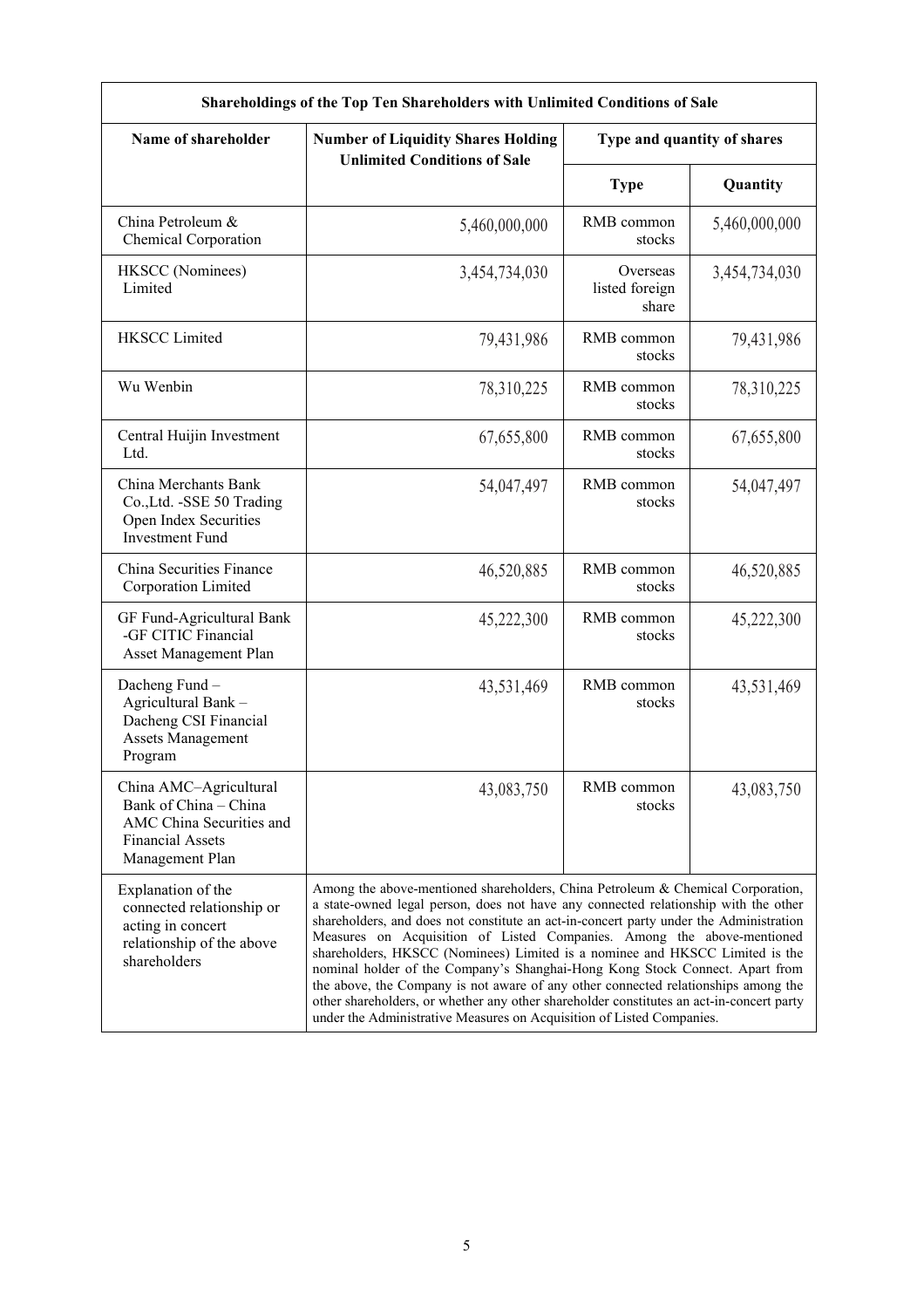# **3. Major Events**

#### **3.1 Description of Substantial Changes in Major Financial Report Items and Financial Indicators** of the Company

|                              |            |            |              |           | Unit: RMB'000                                                                                                                      |
|------------------------------|------------|------------|--------------|-----------|------------------------------------------------------------------------------------------------------------------------------------|
| <b>Item</b>                  | As at $31$ | As at $31$ | Increase/    | Change    | Major reason for change                                                                                                            |
|                              | March 2021 | December   | decrease     | (%)       |                                                                                                                                    |
|                              |            | 2020       | amount       |           |                                                                                                                                    |
| Cash at bank<br>and on hand  | 2,445,906  | 7,920,852  | $-5,474,946$ | $-69.12%$ | Repayment of short-term<br>commercial papers matured<br>during the reporting period.                                               |
| Accounts<br>payable          | 2,137,277  | 1,145,504  | 991,773      | 86.58%    | During the reporting period,<br>sales of products increased,<br>and the balance of account<br>receivable increased<br>accordingly. |
| Inventories                  | 4,992,585  | 3,888,746  | 1,103,839    | 28.39%    | Affected by rising<br>international crude oil prices,<br>unit cost of the company's<br>inventory increased.                        |
| Other payables               | 869,669    | 1,664,812  | $-795,143$   | $-47.76%$ | Rose in crude oil price, no<br>provision for Oil Price<br><b>Regulation Risk Reserves</b><br>required.                             |
| Other current<br>liabilities | 45,938     | 3,072,150  | $-3,026,212$ | $-98.50%$ | Repayment of short-term<br>commercial papers matured<br>during the reporting period.                                               |

| <b>Item</b>                 | For the three-month period<br>ended 31 March |              | Increase/<br>decrease | Change<br>(%) | Major reason for change                                                                                                                                                                                                     |
|-----------------------------|----------------------------------------------|--------------|-----------------------|---------------|-----------------------------------------------------------------------------------------------------------------------------------------------------------------------------------------------------------------------------|
|                             | 2021                                         | 2020         | amount                |               |                                                                                                                                                                                                                             |
| Investment<br><i>n</i> come | 254,544                                      | 77,983       | 176,561               | 226.41%       | Improvement in operating<br>results of associates during<br>the reporting period with a<br>rise in investment income.                                                                                                       |
| Operating<br>profit         | 1,504,446                                    | $-1,629,144$ | 3,133,590             |               | The market demand for<br>petroleum and petrochemical<br>products improved<br>significantly and the price of<br>products increased, which<br>contributed to significant<br>improvement in the<br>Company's operating results |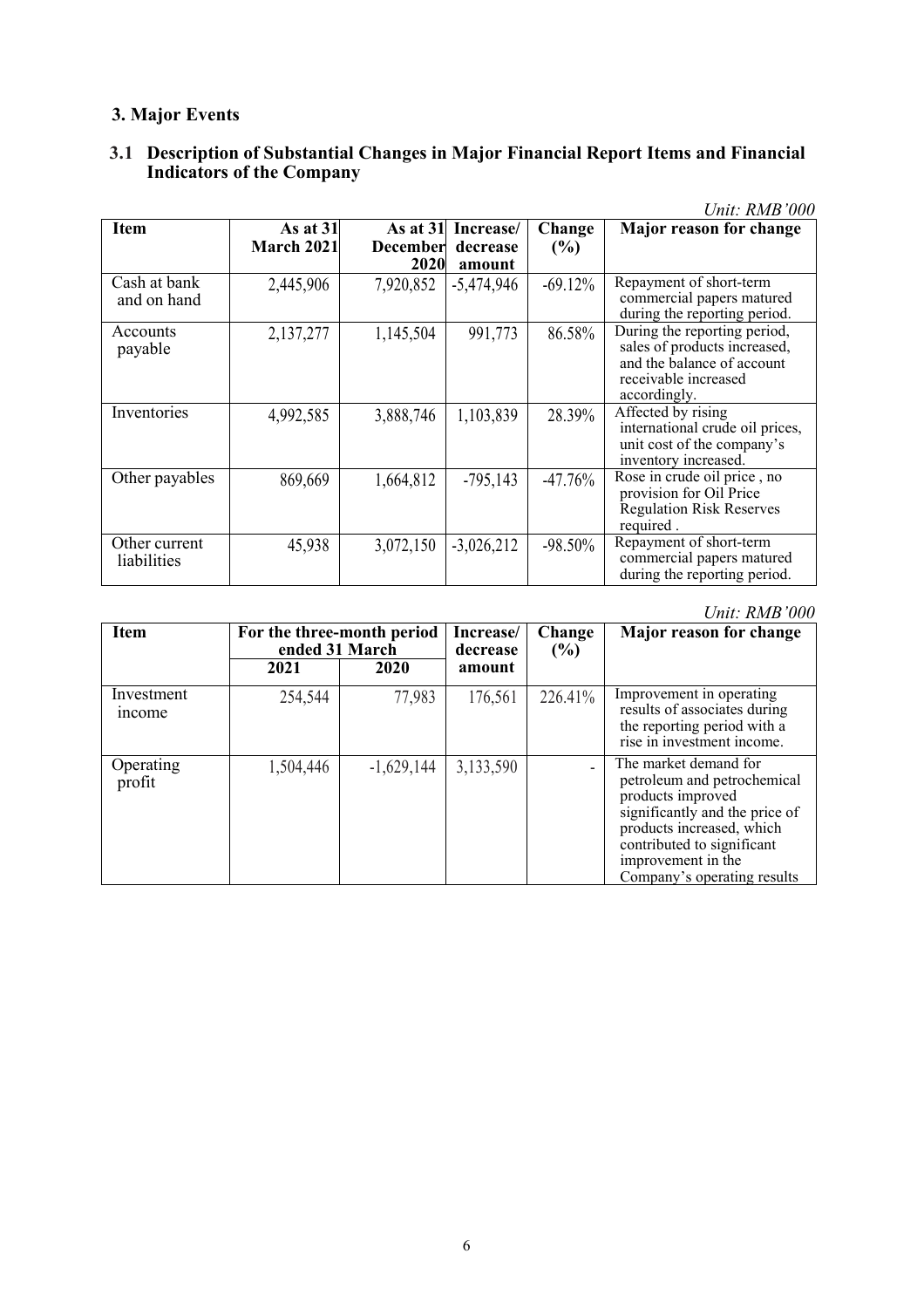# **4. Appendix**

# **4.1 CONSOLIDATED BALANCE SHEETS AS AT 31 MARCH 2021**

| om. nmo vvo                        |                         |                     |  |  |
|------------------------------------|-------------------------|---------------------|--|--|
| <b>Items</b>                       | As at the end of the    | As at the beginning |  |  |
|                                    | <b>Reporting Period</b> | of the year         |  |  |
|                                    | (unaudited)             | (audited)           |  |  |
| <b>Current assets</b>              |                         |                     |  |  |
| Cash at bank and on hand           | 2,445,906               | 7,920,852           |  |  |
| Trading financial assets           | 3,722,501               |                     |  |  |
| Account receivable                 | 2,137,277               | 1,145,504           |  |  |
| Financing receivable               | 1,480,076               | 1,217,114           |  |  |
| Interests receivable               | 47,383                  | 33,741              |  |  |
| Other receivables                  | 29,459                  | 41,299              |  |  |
| Interest receivable                | 562                     | 510                 |  |  |
| Inventories                        | 4,992,585               | 3,888,746           |  |  |
| Other current assets               | 1,068,614               | 3,057,587           |  |  |
|                                    |                         |                     |  |  |
| <b>Total current assets</b>        | 15,923,801              | 17,304,843          |  |  |
|                                    |                         |                     |  |  |
| Non-current assets                 |                         |                     |  |  |
| Long-term equity investments       | 5,754,190               | 5,497,834           |  |  |
| Other equity instrument investment | 5,000                   | 5,000               |  |  |
| Investment properties              | 363,681                 | 367,586             |  |  |
| <b>Fixed assets</b>                | 11,595,284              | 11,733,065          |  |  |
| Construction in progress           | 1,731,190               | 1,710,124           |  |  |
| Right-of-use assets                | 14,180                  | 12,993              |  |  |
| Intangible assets                  | 407,584                 | 412,576             |  |  |
| Long-term prepaid expenses         | 419,401                 | 410,191             |  |  |
| Deferred tax assets                | 144,520                 | 252,121             |  |  |
| Other non-current assets           | 7,067,224               | 7,042,840           |  |  |
|                                    |                         |                     |  |  |
| <b>Total non-current assets</b>    | 27,502,254              | 27,444,330          |  |  |
|                                    |                         |                     |  |  |
| <b>Total assets</b>                | 43,426,055              | 44,749,173          |  |  |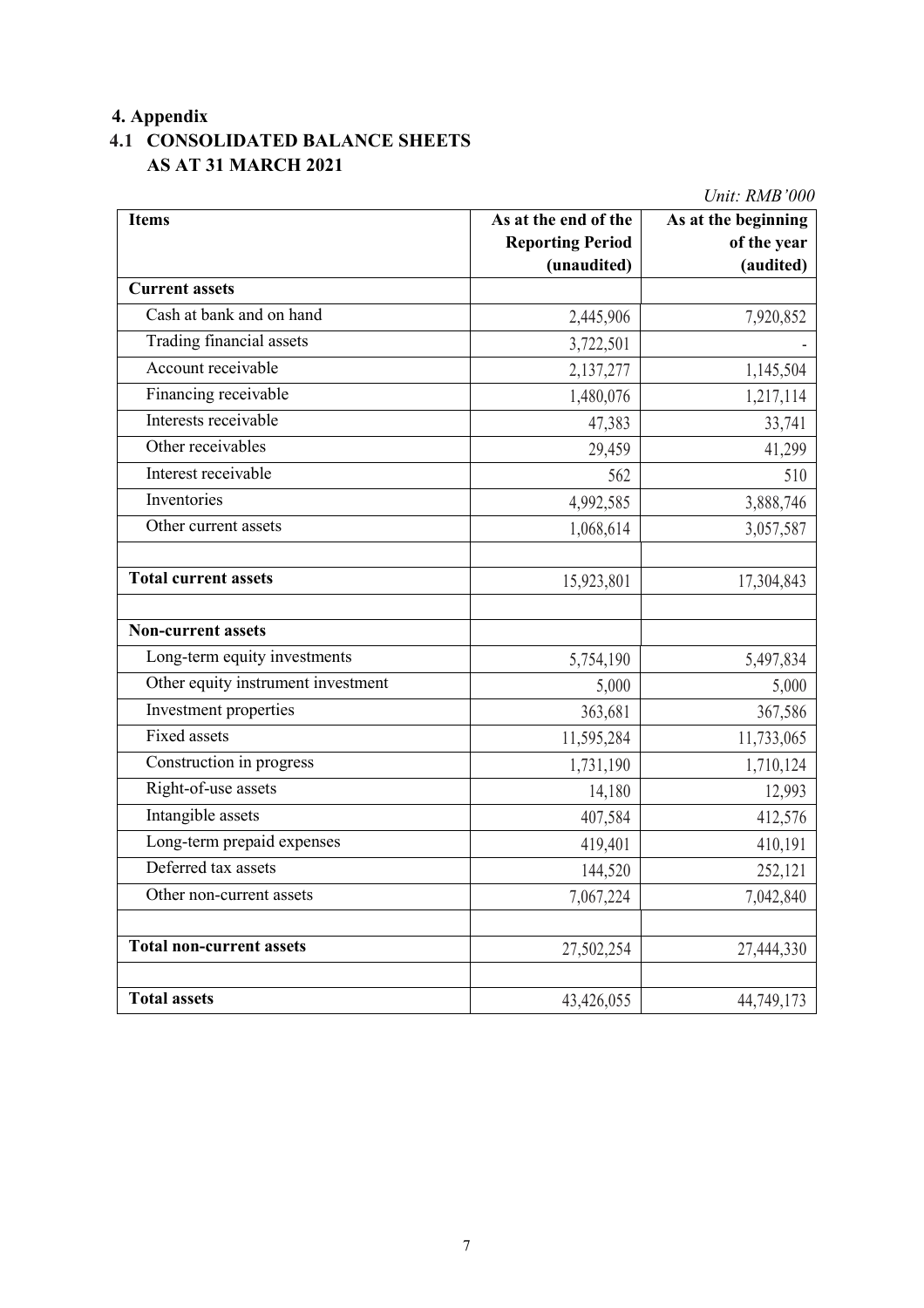# **CONSOLIDATED BALANCE SHEETS (CONTINUED) AS AT 31 MARCH 2021**

| <b>Items</b>                                                      | As at the end of the    | As at the beginning |
|-------------------------------------------------------------------|-------------------------|---------------------|
|                                                                   | <b>Reporting Period</b> | of the year         |
| <b>Current liabilities</b>                                        | (unaudited)             | (audited)           |
|                                                                   |                         |                     |
| Short-term borrowings                                             | 1,538,000               | 1,548,000           |
| Notes payable                                                     | 144,763                 | 139,360             |
| Accounts payable                                                  | 5,528,613               | 4,671,635           |
| <b>Contract Liabilities</b>                                       | 391,108                 | 496,521             |
| Employee benefits payable                                         | 437,534                 | 244,506             |
| Taxes payable                                                     | 3,726,716               | 3,385,910           |
| Other payables                                                    | 869,669                 | 1,664,812           |
| Including: Interest payable                                       | 1,410                   | 1,246               |
| Dividends payable                                                 | 29,522                  | 29,522              |
| Non-current liabilities due within one year                       | 12,856                  | 9,352               |
| Other current liabilities                                         | 45,938                  | 3,072,150           |
| <b>Total current liabilities</b>                                  | 12,695,197              | 15,232,246          |
|                                                                   |                         |                     |
| <b>Non-current liabilities</b>                                    |                         |                     |
| Long-term loan                                                    | 20,000                  |                     |
| Lease liabilities                                                 | 2,447                   | 3,119               |
| Deferred revenue                                                  | 120,933                 | 123,433             |
| Deferred tax liabilities                                          | 35,236                  | 35,357              |
| <b>Total non-current liabilities</b>                              | 178,616                 | 161,909             |
| <b>Total liabilities</b>                                          | 12,873,813              | 15,394,155          |
| Owners' equity (or shareholders' equity)                          |                         |                     |
| Paid-in capital (or share capital)                                | 10,823,814              | 10,823,814          |
| Capital surplus                                                   | 610,327                 | 610,327             |
| Other comprehensive income                                        | 8,138                   | 6,326               |
| Specific reserve                                                  | 165,735                 | 145,597             |
| Surplus reserve                                                   | 6,474,103               | 6,474,103           |
| Undistributed profits                                             | 12,331,350              | 11,157,866          |
| Total equity attributable to owners of the                        | 30,413,467              | 29,218,033          |
| parent company (or shareholders' equity)                          |                         |                     |
| <b>Minority interests</b>                                         | 138,775                 | 136,985             |
| Total Owners' equity (or shareholders' equity)                    | 30,552,242              | 29,355,018          |
| Total liabilities and owners' equity (or<br>shareholders' equity) | 43,426,055              | 44,749,173          |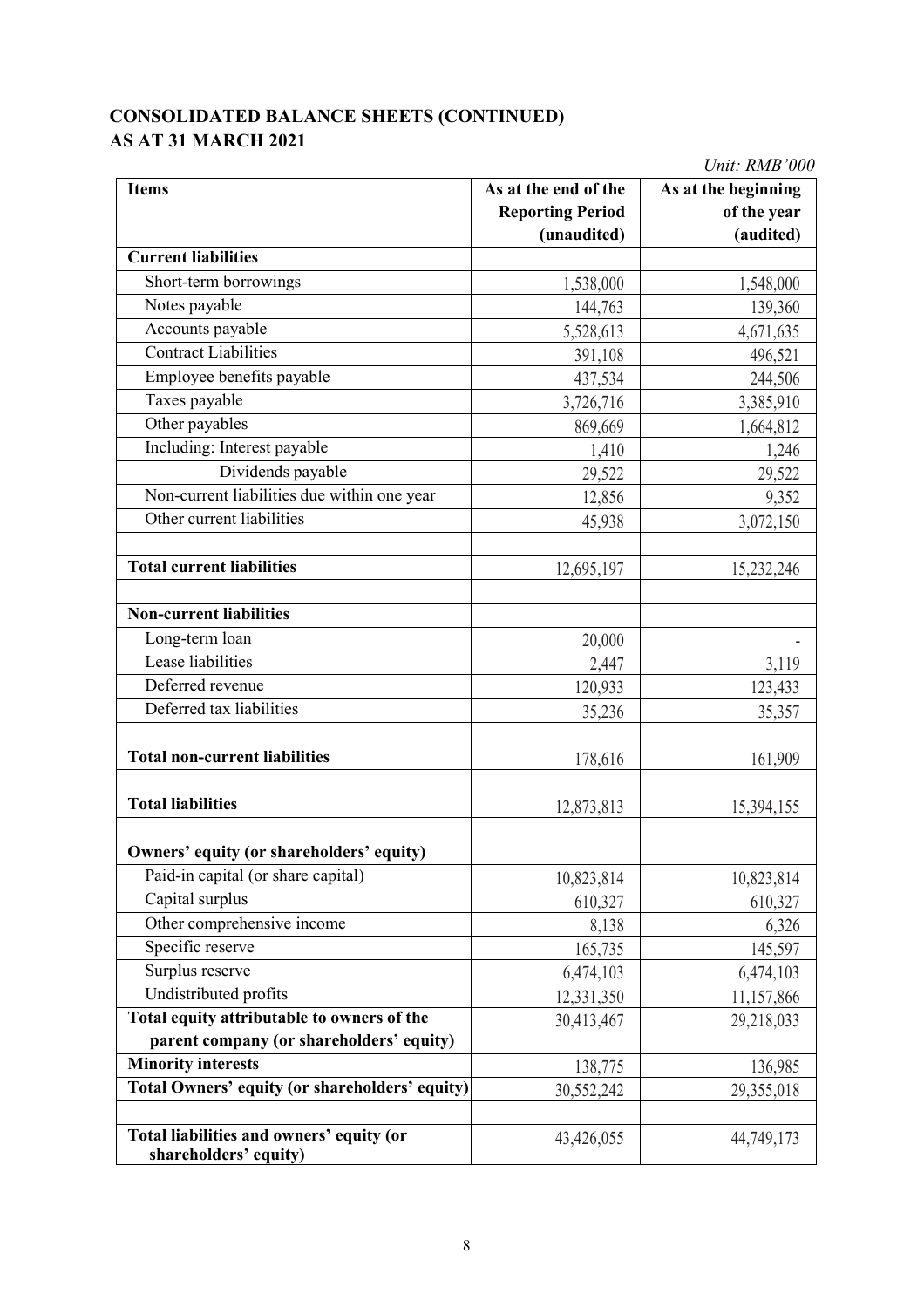## **PARENT COMPANY BALANCE SHEETS AS AT 31 MARCH 2021**

| Unit: RMB'000                                                        |                         |                     |  |  |
|----------------------------------------------------------------------|-------------------------|---------------------|--|--|
| <b>Items</b>                                                         | As at the end of the    | As at the beginning |  |  |
|                                                                      | <b>Reporting Period</b> | of the year         |  |  |
|                                                                      | (unaudited)             | (audited)           |  |  |
| <b>Current assets</b>                                                |                         |                     |  |  |
| Cash at bank and on hand                                             | 2,725,858               | 6,464,509           |  |  |
| Trading financial assets                                             | 3,219,577               |                     |  |  |
| Accounts receivables                                                 | 1,853,171               | 919,061             |  |  |
| Financial assets at fair value through other<br>comprehensive income | 726,189                 | 745,262             |  |  |
| Advances to suppliers                                                | 42,330                  | 30,972              |  |  |
| Other receivables                                                    | 6,084                   | 26,932              |  |  |
| Including: Interests receivables                                     | 348                     | 348                 |  |  |
| Inventories                                                          | 4,568,891               | 3,685,456           |  |  |
| Other current assets                                                 | 33,577                  | 3,048,476           |  |  |
|                                                                      |                         |                     |  |  |
| <b>Total current assets</b>                                          | 13,175,677              | 14,920,668          |  |  |
|                                                                      |                         |                     |  |  |
| <b>Non-current assets</b>                                            |                         |                     |  |  |
| Long-term equity investments                                         | 7,033,461               | 6,797,666           |  |  |
| Investment properties                                                | 361,330                 | 396,676             |  |  |
| Fixed assets                                                         | 11,206,386              | 11,299,527          |  |  |
| Construction in progress                                             | 1,710,079               | 1,694,937           |  |  |
| Right-of-use assets                                                  | 11,818                  | 10,366              |  |  |
| Intangible assets                                                    | 282,934                 | 286,005             |  |  |
| Long-term prepaid expenses                                           | 411,867                 | 402,304             |  |  |
| Deferred tax assets                                                  | 129,574                 | 238,040             |  |  |
| Other non-current assets                                             | 7,067,223               | 7,042,840           |  |  |
|                                                                      |                         |                     |  |  |
| <b>Total non-current assets</b>                                      | 28,214,672              | 28,168,361          |  |  |
| <b>Total assets</b>                                                  | 41,390,349              | 43,089,029          |  |  |
|                                                                      |                         |                     |  |  |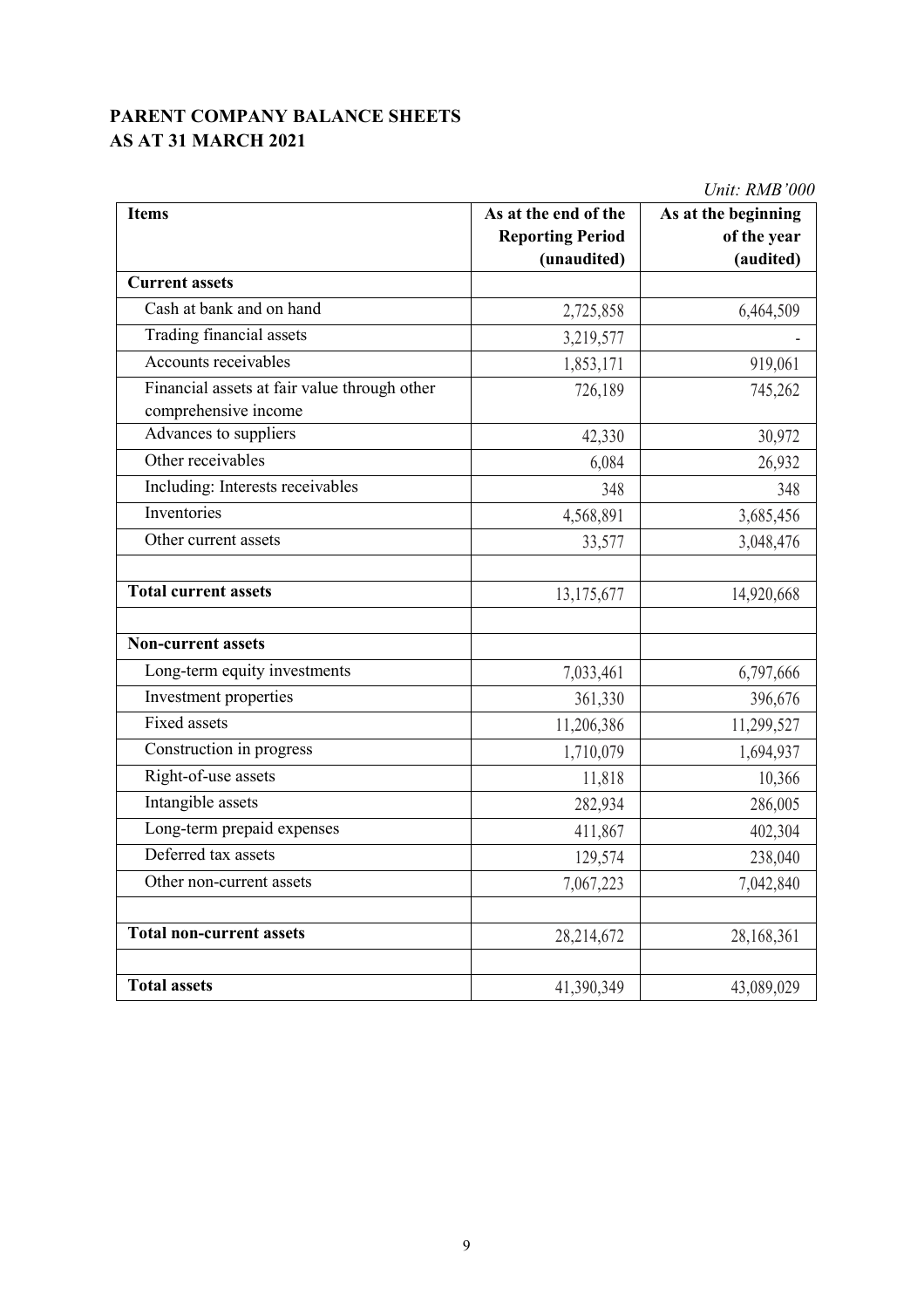## **PARENT COMPANY BALANCE SHEETS (CONTINUED) AS AT 31 MARCH 2021**

|                                               |                         | Unit: RMB'000       |  |  |  |
|-----------------------------------------------|-------------------------|---------------------|--|--|--|
| <b>Items</b>                                  | As at the end of the    | As at the beginning |  |  |  |
|                                               | <b>Reporting Period</b> | of the year         |  |  |  |
|                                               | (unaudited)             | (audited)           |  |  |  |
| <b>Current liabilities</b>                    |                         |                     |  |  |  |
| Short-term borrowings                         | 1,500,000               | 1,500,000           |  |  |  |
| Notes payable                                 | 75,000                  | 96,196              |  |  |  |
| Accounts payable                              | 4,418,713               | 3,892,330           |  |  |  |
| <b>Contract Liabilities</b>                   | 321,451                 | 425,385             |  |  |  |
| Employee benefits payable                     | 431,844                 | 239,537             |  |  |  |
| Taxes payable                                 | 3,714,243               | 3,346,544           |  |  |  |
| Other payables                                | 992,688                 | 1,805,186           |  |  |  |
| Including: Interest payable                   | 1,357                   | 1,192               |  |  |  |
| Dividends payable                             | 29,522                  | 29,522              |  |  |  |
| Non-current liabilities that due within one   | 12,047                  | 7,897               |  |  |  |
| year                                          |                         |                     |  |  |  |
| Other current liabilities                     | 41,789                  | 3,064,189           |  |  |  |
|                                               |                         |                     |  |  |  |
| <b>Total current liabilities</b>              | 11,507,775              | 14,377,264          |  |  |  |
|                                               |                         |                     |  |  |  |
| <b>Non-current liabilities</b>                |                         |                     |  |  |  |
| Lease liabilities                             | 1,154                   | 1,911               |  |  |  |
| Deferred revenue                              | 120,933                 | 123,433             |  |  |  |
|                                               |                         |                     |  |  |  |
| <b>Total non-current liabilities</b>          | 122,087                 | 125,344             |  |  |  |
|                                               |                         |                     |  |  |  |
| <b>Total liabilities</b>                      | 11,629,862              | 14,502,608          |  |  |  |
|                                               |                         |                     |  |  |  |
| Owners' equity (or shareholders' equity)      |                         |                     |  |  |  |
| Paid-in capital (or share capital)            | 10,823,814              | 10,823,814          |  |  |  |
| Capital surplus                               | 600,768                 | 600,768             |  |  |  |
| Other comprehensive income                    | 8,138                   | 6,326               |  |  |  |
| Specific reserve                              | 165,735                 | 145,597             |  |  |  |
| Surplus reserve                               | 6,474,103               | 6,474,103           |  |  |  |
| Undistributed profits                         | 11,687,929              | 10,535,813          |  |  |  |
|                                               |                         |                     |  |  |  |
| <b>Total Owners' equity (or shareholders'</b> | 29,760,487              | 28,586,421          |  |  |  |
| equity)                                       |                         |                     |  |  |  |
|                                               |                         |                     |  |  |  |
| Total liabilities and Owners' equity (or      | 41,390,349              | 43,089,029          |  |  |  |
| shareholders' equity)                         |                         |                     |  |  |  |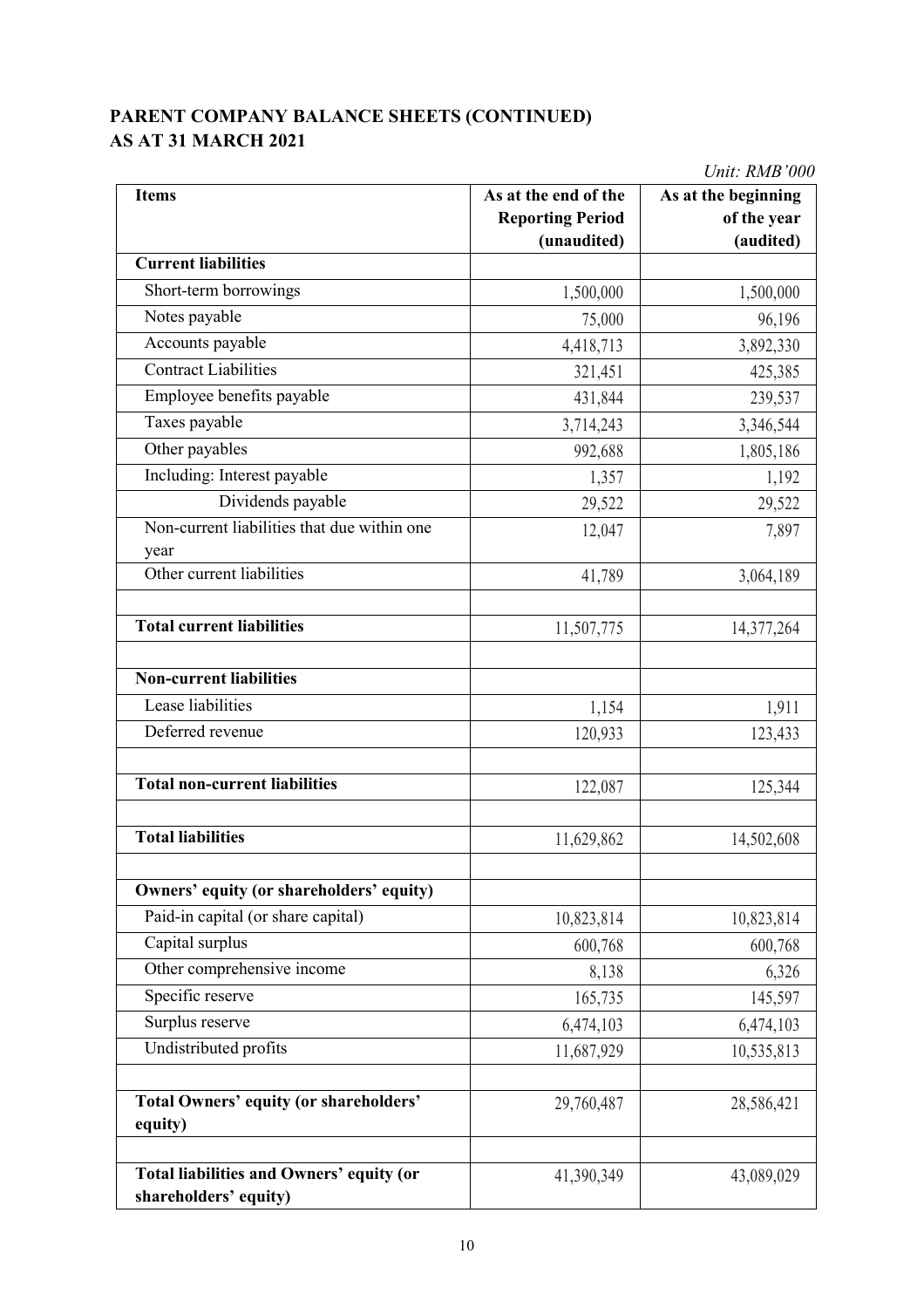# **4.2 CONSOLIDATED INCOME STATEMENTS FOR THE THREE MONTHS ENDED 31 MARCH 2021** *(Unaudited)*

|                                                                | Three months ended 31 March |              |  |  |  |
|----------------------------------------------------------------|-----------------------------|--------------|--|--|--|
| <b>Items</b>                                                   | 2021                        | 2020         |  |  |  |
| <b>Total revenue</b>                                           | 20,379,079                  | 17,926,384   |  |  |  |
| Including:Revenue                                              | 20,379,079                  | 17,926,384   |  |  |  |
| <b>Total operating cost</b>                                    | 19,157,566                  | 19,537,181   |  |  |  |
| Including: Cost of sales                                       | 15,084,801                  | 16,461,522   |  |  |  |
| Taxes and surcharges                                           | 3,201,462                   | 2,372,973    |  |  |  |
| Selling and distribution expenses                              | 107,763                     | 110,122      |  |  |  |
| General and administrative expenses                            | 864,769                     | 671,296      |  |  |  |
| R&D expenses                                                   | 12,236                      | 6,071        |  |  |  |
| Financial expenses                                             | $-113,465$                  | $-84,803$    |  |  |  |
| Including: Financial expense                                   | 15,830                      | 15,307       |  |  |  |
| Financial income                                               | 130,619                     | 98,964       |  |  |  |
| Add: Other income                                              | 5,884                       | 2,447        |  |  |  |
| Investment income ("-" to indicate<br>loss)                    | 254,544                     | 77,983       |  |  |  |
| Including: Share of income of<br>associates and joint ventures | 254,544                     | 71,887       |  |  |  |
| Profit arising from changes in fair<br>value ("-" for loss)    | 22,501                      | 21,363       |  |  |  |
| Asset impairment losses ("-" for loss)                         | ÷,                          | $-120,140$   |  |  |  |
| Gains on disposal of assets ("-" for<br>loss)                  | 4                           |              |  |  |  |
| Operating profit ("-" to indicate loss)                        | 1,504,446                   | $-1,629,144$ |  |  |  |
| Add: Non-operating income                                      | 3,188                       | 18,850       |  |  |  |
| Less: Non-operating expenses                                   | 6,682                       | 7,028        |  |  |  |
| Total profit ("-" to indicate loss)                            | 1,500,952                   | $-1,617,322$ |  |  |  |
| Less: Income tax expenses                                      | 325,678                     | $-415,936$   |  |  |  |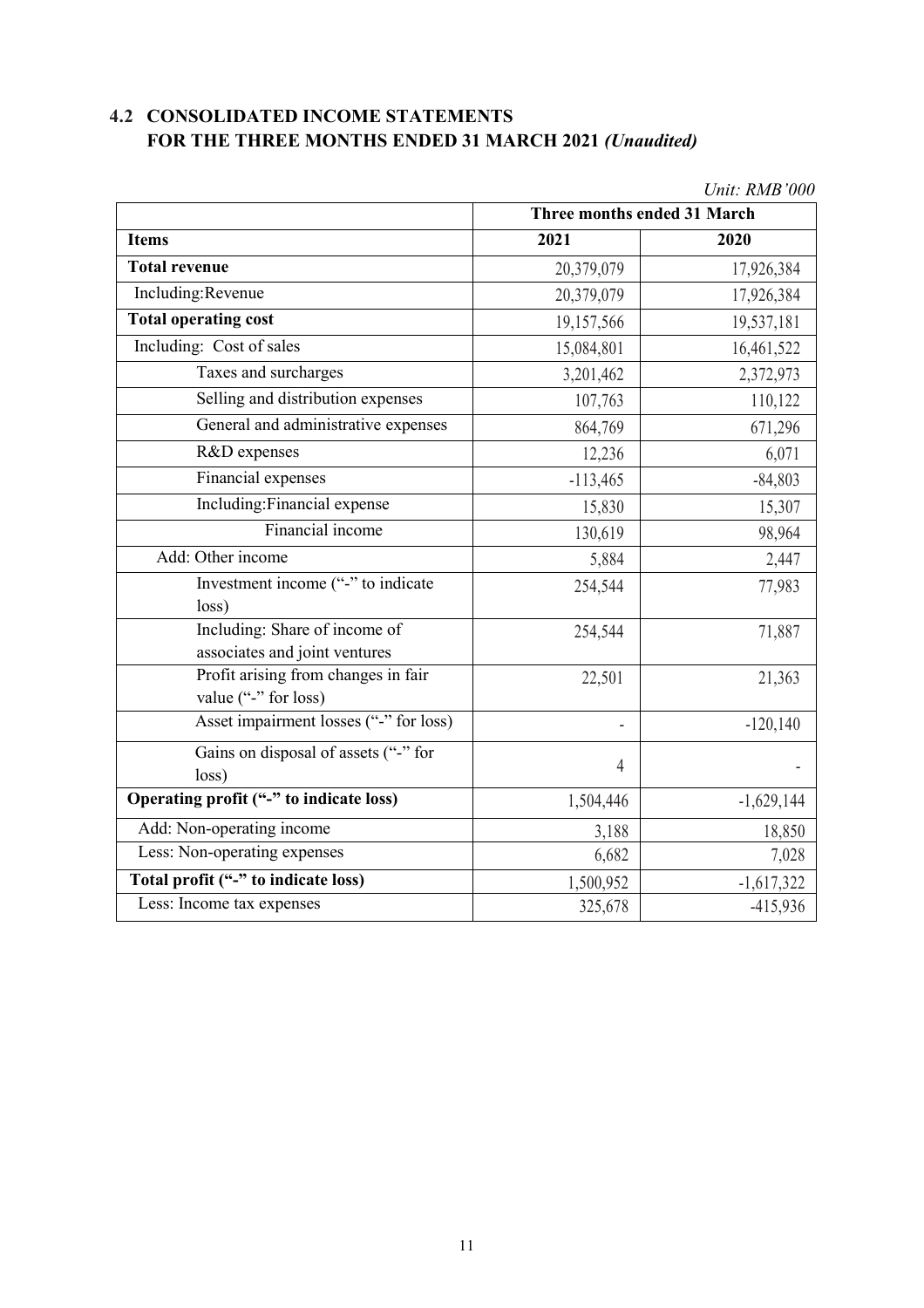# **CONSOLIDATED INCOME STATEMENTS (CONTINUED) FOR THE THREE MONTHS ENDED 31 MARCH 2021** *(Unaudited)*

|                                                                                                                     | UNII. IWID UUU<br>Three months ended 31 March |              |  |  |  |
|---------------------------------------------------------------------------------------------------------------------|-----------------------------------------------|--------------|--|--|--|
| <b>Items</b>                                                                                                        | 2021                                          | 2020         |  |  |  |
| Net Profit ("-" to indicate loss)                                                                                   | 1,175,274                                     | $-1,201,386$ |  |  |  |
| (1) Classification by business                                                                                      |                                               |              |  |  |  |
| continuity                                                                                                          |                                               |              |  |  |  |
| 1. Profit from continuing<br>operations("-" to indicate loss)                                                       | 1,175,274                                     | $-1,201,386$ |  |  |  |
| (2) Classification by ownership                                                                                     |                                               |              |  |  |  |
| 1. Attributable to equity<br>shareholders of the Company<br>("-" to indicate loss)                                  | 1,175,274                                     | $-1,202,367$ |  |  |  |
| 2. Minority interests ("-" to<br>indicate loss)                                                                     | 1,790                                         | 981          |  |  |  |
| Other comprehensive income, net of tax                                                                              | 1,812                                         | $-95,257$    |  |  |  |
| Other comprehensive income,<br>(1)<br>net of tax attributable to                                                    | 1,812                                         | $-95,257$    |  |  |  |
| shareholders of the Company                                                                                         |                                               |              |  |  |  |
| 1. Items that cannot be reclassified                                                                                |                                               |              |  |  |  |
| to profit or loss                                                                                                   |                                               |              |  |  |  |
| 2. Items that may be reclassified to<br>profit or loss                                                              | 1,812                                         | $-95,257$    |  |  |  |
| (a) Items that may be                                                                                               | 1,812                                         | $-3,288$     |  |  |  |
| reclassified to profit or loss                                                                                      |                                               |              |  |  |  |
| using the equity method                                                                                             |                                               |              |  |  |  |
| (b) Cash flow hedging reserves                                                                                      |                                               | $-91,969$    |  |  |  |
| Other comprehensive income,<br>(2)<br>net of tax attributable to non-<br>controlling shareholders of the<br>Company | -                                             |              |  |  |  |
| <b>Total comprehensive income</b>                                                                                   | 1,177,086                                     | $-1,296,643$ |  |  |  |
| Attributable to equity shareholders of<br>the Company                                                               | 1,175,296                                     | $-1,297,624$ |  |  |  |
| Minority interests                                                                                                  | 1,790                                         | 981          |  |  |  |
| <b>Earnings per share</b>                                                                                           |                                               |              |  |  |  |
| Basic earnings per share (RMB)                                                                                      | 0.108                                         | $-0.111$     |  |  |  |
| Diluted earnings per share (RMB)                                                                                    | 0.108                                         | $-0.111$     |  |  |  |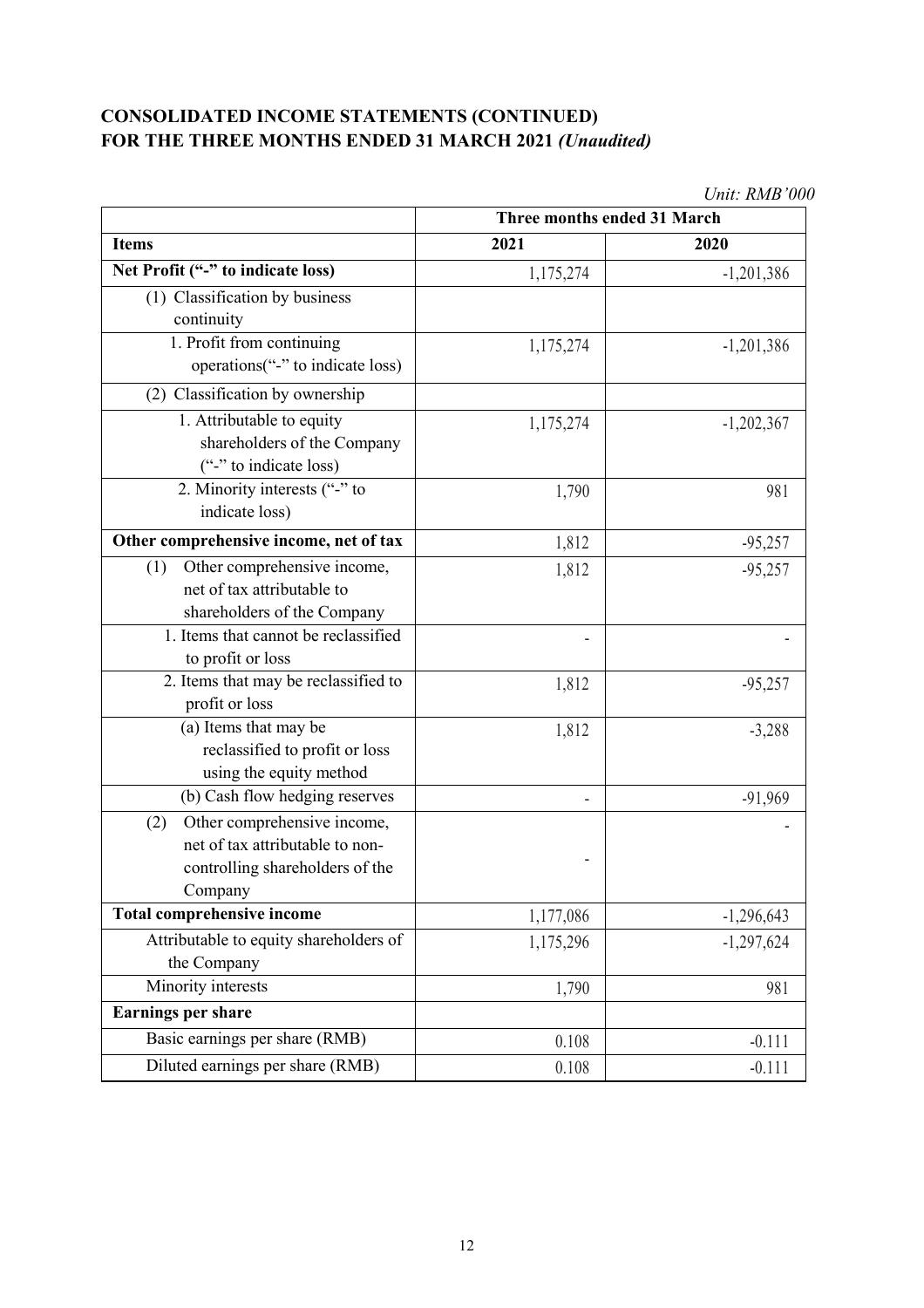# **PARENT COMPANY INCOME STATEMENTS FOR THE THREE MONTHS ENDED 31 MARCH 2021** *(Unaudited)*

|                                          | Unit: RMB'000               |              |  |
|------------------------------------------|-----------------------------|--------------|--|
|                                          | Three months ended 31 March |              |  |
| <b>Items</b>                             | 2021                        | 2020         |  |
| <b>Revenue</b>                           | 17,856,779                  | 15,192,662   |  |
| Less: Cost of sales                      | 12,616,958                  | 13,763,457   |  |
| Taxes and surcharges                     | 3,198,097                   | 2,369,980    |  |
| Selling and distribution expenses        | 88,624                      | 92,404       |  |
| General and administrative               | 836,312                     | 648,148      |  |
| expenses                                 |                             |              |  |
| R&D expenses                             | 9,752                       | 4,301        |  |
| Financial expenses                       | $-110,434$                  | $-72,978$    |  |
| Including: Financial expense             | 14,953                      | 14,798       |  |
| Financial income                         | 125,699                     | 89,421       |  |
| Add: Other income                        | 5,782                       | 1,623        |  |
| Investment income ("-" to                | 233,984                     | 68,012       |  |
| indicate loss)                           |                             |              |  |
| Including: Share of income of            | 233,984                     | 62,233       |  |
| associates and joint ventures            |                             |              |  |
| Profit arising from changes in           | 19,577                      | 19,988       |  |
| fair value ("-" for loss)                |                             |              |  |
| Asset impairment losses ("-" for         | $\overline{\phantom{a}}$    | $-120,140$   |  |
| loss)                                    |                             |              |  |
| Asset disposal income ("-" to            | 4                           |              |  |
| indicate loss)                           |                             |              |  |
| Operating profit ("-" to indicate loss)  | 1,476,817                   | $-1,643,167$ |  |
| Add: Non-operating income                | 3,178                       | 18,850       |  |
| Less: Non-operating expenses             | 6,619                       | 7,028        |  |
| Total profit ("-" to indicate loss)      | 1,473,376                   | $-1,631,345$ |  |
| Less: Income tax expenses                | 321,259                     | $-417,616$   |  |
| Net Profit ("-" to indicate loss)        | 1,152,117                   | $-1,213,729$ |  |
| Profit from continuing operations("-" to | 1,152,117                   | $-1,213,729$ |  |
| indicate loss)                           |                             |              |  |
| Other comprehensive income, net of tax   | 1,812                       | $-95,257$    |  |
| Items that cannot be reclassified to     |                             |              |  |
| profit or loss                           |                             |              |  |
| Items that may be reclassified to profit | 1,812                       | $-95,257$    |  |
| or loss                                  |                             |              |  |
| 1. Items that may be reclassified to     | 1,812                       | $-3,288$     |  |
| profit or loss using the equity method   |                             |              |  |
| 2. Cash flow hedging reserves            | $\overline{\phantom{a}}$    | $-91,969$    |  |
| <b>Total comprehensive income</b>        | 1,153,929                   | $-1,308,986$ |  |
| <b>Earnings per share</b>                |                             |              |  |
| Basic earnings per share (RMB)           | 0.106                       | $-0.112$     |  |
| Diluted earnings per share (RMB)         | 0.106                       | $-0.112$     |  |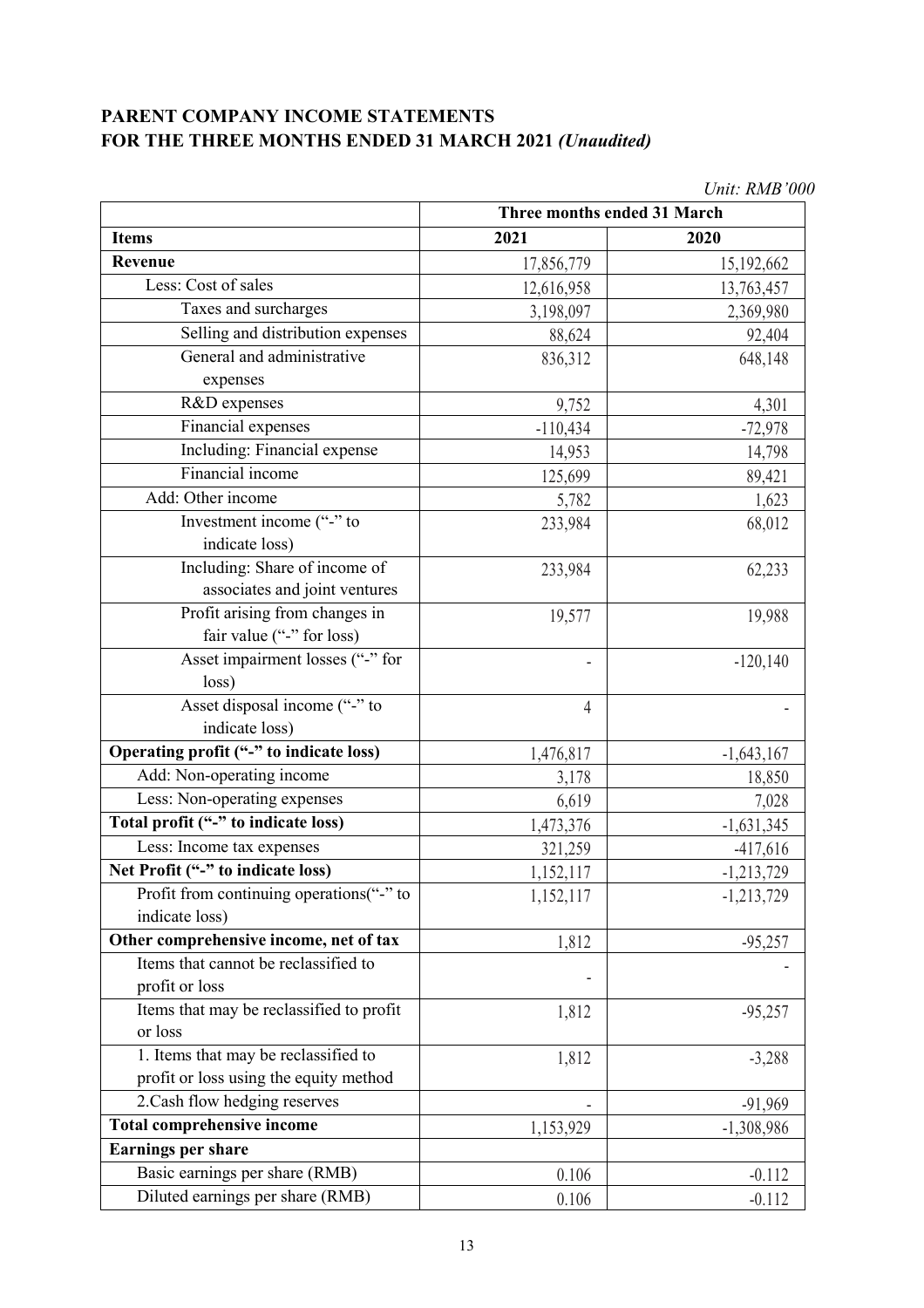# **4.3 CONSOLIDATED CASH FLOW STATEMENTS FOR THE THREE MONTHS ENDED 31 MARCH 2021** *(Unaudited)*

|                                                                                                     | Three months ended 31 March |              |
|-----------------------------------------------------------------------------------------------------|-----------------------------|--------------|
| <b>Items</b>                                                                                        | 2021                        | 2020         |
| 1. Cash flows used in operating activities                                                          |                             |              |
| Cash received from sales of goods or<br>rendering of services                                       | 20,424,095                  | 19,228,821   |
| Cash received relating to other<br>operating activities                                             | 51,435                      | 62,569       |
| <b>Sub-total of cash inflows</b>                                                                    | 20,475,530                  | 19,291,390   |
| Cash paid for goods and services                                                                    | 16,549,348                  | 19,096,902   |
| Cash paid to and on behalf of<br>employees                                                          | 633,689                     | 581,241      |
| Payments of taxes and surcharges                                                                    | 3,491,795                   | 3,451,637    |
| Cash paid relating to other operating<br>activities                                                 | 123,230                     | 42,229       |
| <b>Sub-total of cash outflows</b>                                                                   | 20,798,062                  | 23,172,009   |
| Net cash flows generated operating<br>activities                                                    | $-322,532$                  | $-3,880,619$ |
| 2. Cash flows generated from investing<br>activities                                                |                             |              |
| Cash received from returns on<br>investments                                                        |                             | 1,650        |
| Net cash received from disposal of<br>fixed assets, intangible assets and<br>other long-term assets |                             | 126          |
| Cash received relating to other<br>investing activities                                             | 2,100,402                   | 2,875,698    |
| Sub-total of cash inflows                                                                           | 2,100,402                   | 2,877,474    |
| Cash paid to acquire fixed assets,<br>intangible assets and other long-<br>term assets              | 534,444                     | 380,901      |
| Cash paid for investments                                                                           | 3,700,000                   |              |
| Cash paid to other related investment<br>activities                                                 | 200,000                     | 3,401,282    |
| <b>Sub-total of cash outflows</b>                                                                   | 4,434,444                   | 3,782,183    |
| Net cash flows generated from operating<br>activities.                                              | $-2,334,042$                | $-904,709$   |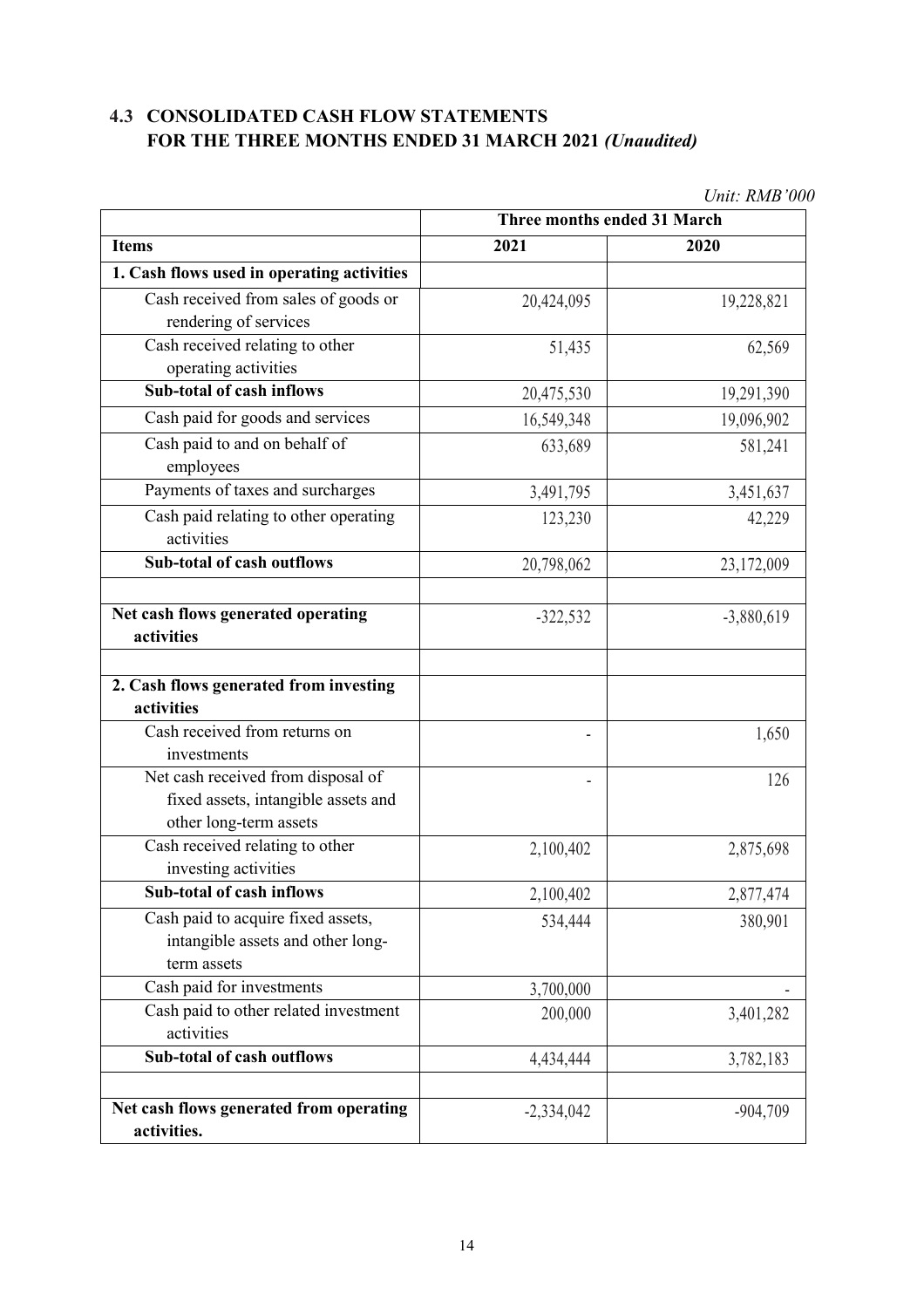# **CONSOLIDATED CASH FLOW STATEMENTS (CONTINUED) FOR THE THREE MONTHS ENDED 31 MARCH 2021** *(Unaudited)*

|                                                                                | UNII. KMD VVV               |              |
|--------------------------------------------------------------------------------|-----------------------------|--------------|
| <b>Items</b>                                                                   | Three months ended 31 March |              |
|                                                                                | 2021                        | 2020         |
| 3. Cash flows generated from financing                                         |                             |              |
| activities                                                                     |                             |              |
| Cash received from borrowings                                                  | 890,000                     | 3,167,187    |
| <b>Sub-total of cash inflows</b>                                               | 890,000                     | 3,167,187    |
| Cash repayments of borrowings                                                  | 3,880,000                   | 1,677,600    |
| Cash paid for distribution of<br>dividends or profits and interest<br>expenses | 34,860                      | 11,976       |
| Cash paid for other fund-raising<br>activities                                 | ٠                           | 9,547        |
| <b>Sub-total of cash outflows</b>                                              | 3,914,860                   | 1,699,123    |
| Net cash flows generated from<br>financing activities                          | $-3,024,860$                | 1,468,064    |
| 4. Effect of foreign exchange rate<br>changes on cash and cash equivalents     | 6,602                       | 5,171        |
| 5. Net increase in cash and cash<br>equivalents                                | $-5,674,832$                | $-3,312,093$ |
| Add: Cash and cash equivalents at<br>beginning of the Reporting Period         | 6,916,408                   | 7,449,699    |
| 6. Cash and cash equivalents at end of<br>the Reporting Period                 | 1,241,576                   | 4,137,606    |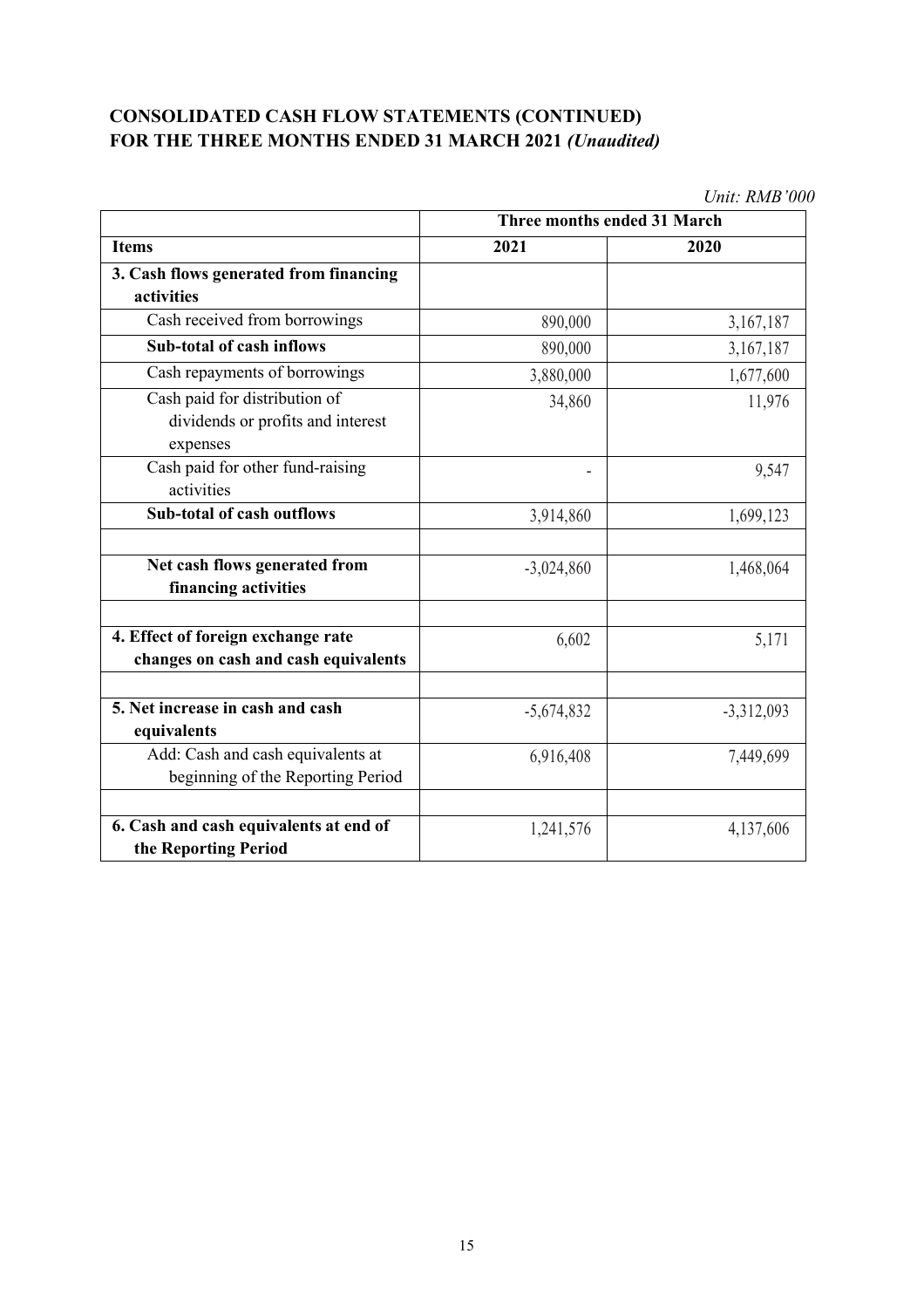## **PARENT COMPANY CASH FLOW STATEMENTS FOR THE THREE MONTHS ENDED 31 MARCH 2021** *(Unaudited)*

|                                       | Three months ended 31 March |              |
|---------------------------------------|-----------------------------|--------------|
| <b>Items</b>                          | 2021                        | 2020         |
| 1. Cash flows generated operating     |                             |              |
| activities                            |                             |              |
| Cash received from sales of goods or  | 18,056,480                  | 15,998,915   |
| rendering of services                 |                             |              |
| Cash received relating to other       | 49,499                      | 51,219       |
| operating activities                  |                             |              |
| <b>Sub-total of cash inflows</b>      | 18,105,979                  | 16,050,134   |
| Cash paid for goods and services      | 14,034,658                  | 15,600,585   |
| Cash paid to and on behalf of         | 565,732                     | 545,350      |
| employees                             |                             |              |
| Payments of taxes and surcharges      | 3,445,924                   | 3,428,735    |
| Cash paid relating to other operating | 138,899                     | 10,600       |
| activities                            |                             |              |
| <b>Sub-total of cash outflows</b>     | 18,185,213                  | 19,585,270   |
|                                       |                             |              |
| Net cash flows generated operating    | $-79,233$                   | $-3,535,136$ |
| activities                            |                             |              |
|                                       |                             |              |
| 2. Cash flows generated investing     |                             |              |
| activities                            |                             |              |
| Net cash received from disposal of    |                             | 126          |
| fixed assets, intangible assets and   |                             |              |
| other long-term assets                |                             |              |
| Cash received relating to other       | 2,099,127                   | 2,876,393    |
| investing activities                  |                             |              |
| Sub-total of cash inflows             | 2,099,127                   | 2,876,519    |
| Cash paid to acquire fixed assets,    | 524,268                     | 354,382      |
| intangible assets and other long-     |                             |              |
| term assets                           |                             |              |
| Cash paid for investments             | 3,200,000                   |              |
| Cash paid to other related investment |                             | 3,000,000    |
| activities                            |                             |              |
| Sub-total of cash outflows            | 3,724,268                   | 3,354,382    |
|                                       |                             |              |
| Net cash flows used in investing      | $-1,625,141$                | $-477,863$   |
| activities                            |                             |              |
|                                       |                             |              |